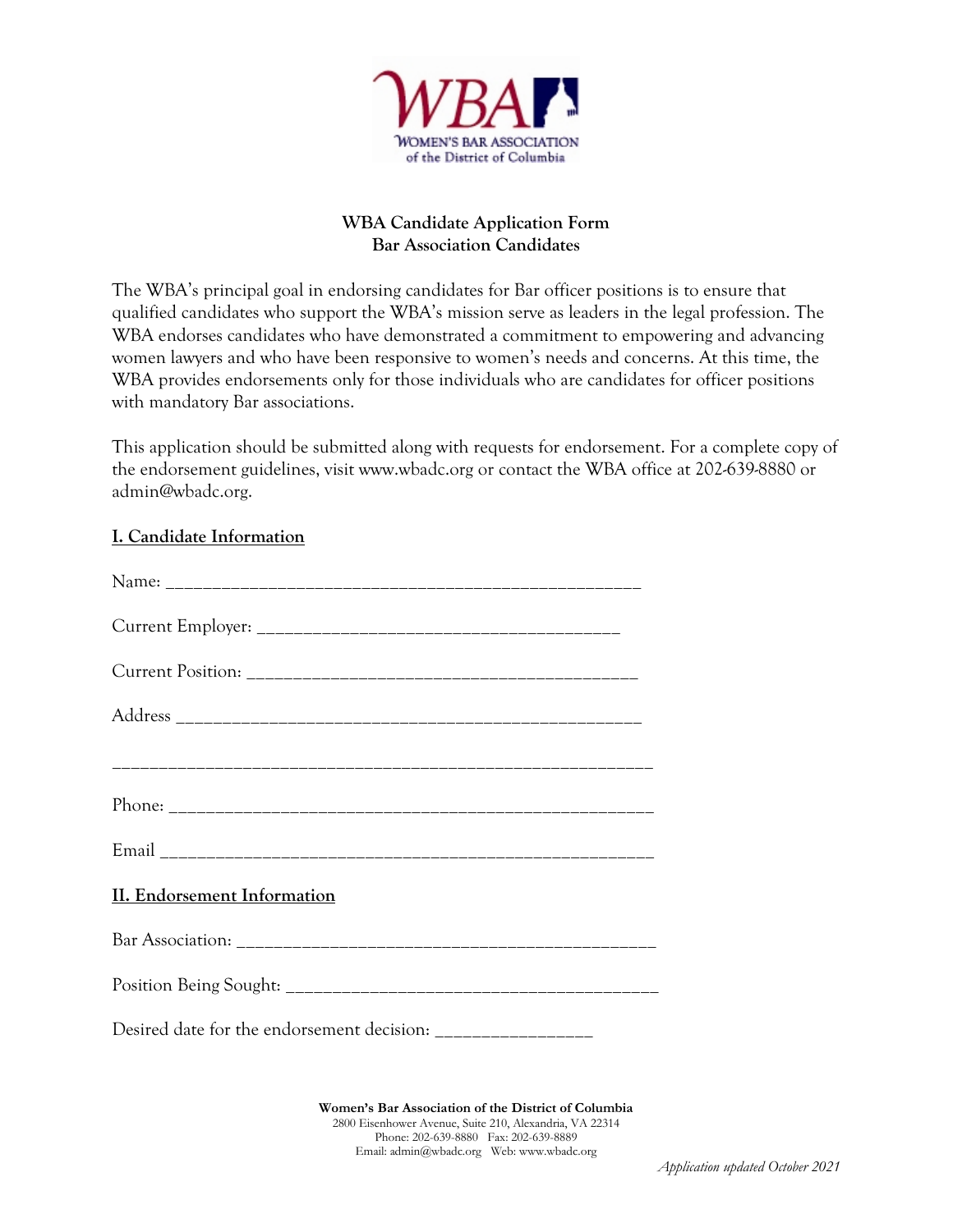## **III. Required Supporting Materials**

- Candidate résumé/detailed biography
- Responses to Candidate Questions (Section VI. of this application).
- If not included in the resume/bio or responses to Candidate Questions, any additional pertinent information that will assist the Committee in making the decision.
- Signed Release Letter (section VIII. of this application)
- Head shot and five-sentence or less bio that can be published with an endorsement announcement
- Articles by or about the candidate (optional)

# **IV. Candidate Questions**

Candidates should provide responses to these questions/prompts in an attachment submitted with the complete endorsement package. There are no minimum requirements or maximum limitations to responses.

- Are you a current or past member of the WBA?
- Explain why you are seeking WBA's endorsement.
- Briefly detail past leadership positions you have held in any bar or legal organization.
- How do you promote and encourage the advancement of women lawyers in your firm, agency, or organization? Provide examples if appropriate.
- Briefly detail involvement in any organizations committed to helping advance women and women's issues.
- Briefly describe any public service, civic, or pro bono activities/organizations to which you have dedicated significant time.
- Tell us what makes you especially qualified to serve in the position you seek.
- Describe any opportunities you would have in the position you seek to empower and advance women lawyers.

### **V. Submission Information**

The above information and materials should be sent, *in electronic format*, to the WBA Executive Director at [carol@wbadc.org.](mailto:carol@wbadc.org)

### **VI. Confidentiality Notice**

All documents assembled during the consideration of a candidate remain the property of the WBA and will be maintained in the custody of the Association. The information so assembled and all deliberations and discussions will not be disclosed except to members of the WBA Board and the Endorsements Committee, unless such disclosure is required under compulsion of law.

> **Women's Bar Association of the District of Columbia** 2800 Eisenhower Avenue, Suite 210, Alexandria, VA 22314 Phone: 202-639-8880 Fax: 202-639-8889 Email[: admin@wbadc.org](mailto:admin@wbadc.org) Web[: www.wbadc.org](http://www.wbadc.org/)